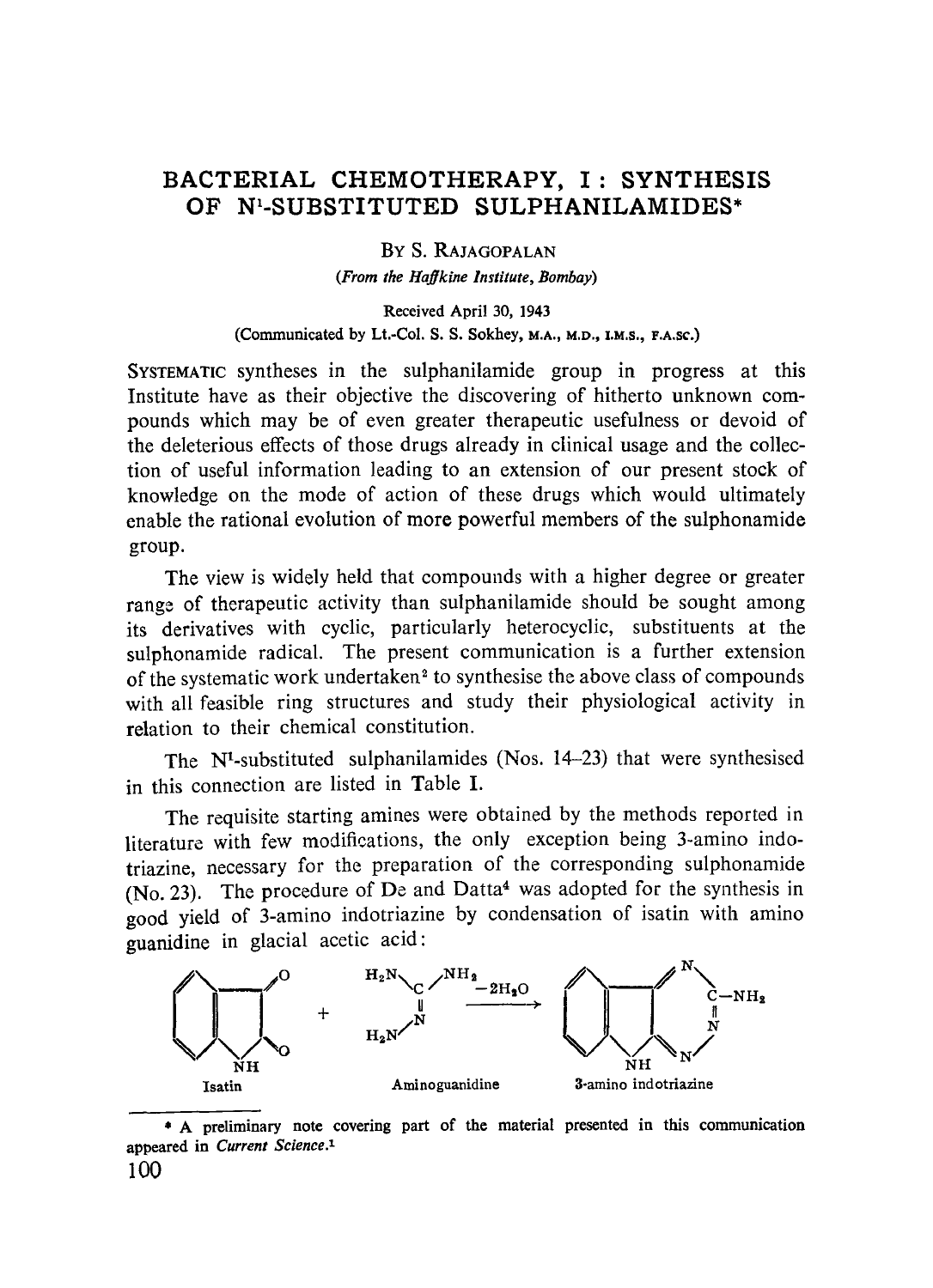| ABLE |  |
|------|--|
|      |  |

|               |                                                                                                   |                      | Nitrogen percentage                  |                                 |  |  |
|---------------|---------------------------------------------------------------------------------------------------|----------------------|--------------------------------------|---------------------------------|--|--|
| Serial<br>No. | Name                                                                                              | M.P./°C.             | Found                                | Required                        |  |  |
| 14            | 4-Sulphanilamido acetophenone <sup>*</sup>                                                        | 189-90               | $9 - 4$                              | 9.7                             |  |  |
| 15            | $\omega$ -Sulphanilamido acetophenone                                                             | 176-77 dec.          | 9.5                                  | 9.7                             |  |  |
|               | w-Sulphanilamido acetophenone hydro-                                                              | 200-02 dec.          | $\ddot{\phantom{a}}$                 | $\ddot{\phantom{0}}$            |  |  |
|               | chloride                                                                                          |                      |                                      |                                 |  |  |
|               | $\omega$ -(N <sup>4</sup> , Acetylsulphanilamido) acetophenone                                    | $151 - 52$ dec.      |                                      |                                 |  |  |
| 16            | $\omega$ -Sulphanilamido acetonaphthone                                                           | 169                  | $\ddot{\mathbf{8}} \cdot \mathbf{1}$ | $\ddot{8} \cdot 2$              |  |  |
|               | w-Sulphanilamido, a-acetonaphthone hydro-                                                         | 189 dec., sintg. 185 |                                      |                                 |  |  |
|               | chloride                                                                                          |                      | $\cdot$ .                            | . .                             |  |  |
|               | $\omega$ -(N <sup>4</sup> , Acetyl sulphanilamido) acetonaph-                                     | 2021-04 dec.         | . .                                  | . .                             |  |  |
|               | thone                                                                                             |                      |                                      |                                 |  |  |
| 17            | N <sup>4</sup> -Acetyl sulphanilamido guanidine                                                   | $117 - 18$ dec.      | 25.4                                 | 25.9<br>24.9                    |  |  |
|               | $25 - 1$<br>$210 \text{ dec.}$<br>3, N <sup>4</sup> -Acetyl sulphanilamido, 1:2:4 -<br>18         |                      |                                      |                                 |  |  |
| 19            | triazole<br>5-Sulphanilamido benezotriazole                                                       | 135 37               | 24.0                                 | 24.2                            |  |  |
| 20            | $\ddot{\phantom{0}}$<br>5-Sulphanilamido indazole                                                 | 243-44 dec.          | 19.2                                 | 19.4                            |  |  |
|               | . .<br>5-(N <sup>4</sup> , Acetyl sulphanilamido) indazole                                        | 262<br>dec.          |                                      |                                 |  |  |
| 21            | $\ddot{\phantom{0}}$<br>7-Sulphanilamido indazole<br>$\ddot{\phantom{a}}$<br>$\ddot{\phantom{a}}$ | 249 - 50 dec.        | 19.3                                 | . .<br>19.4                     |  |  |
| 22            | 1-Sulphanilyl indole<br>$\ddot{\phantom{a}}$<br>. .<br>$\ddot{\phantom{0}}$                       | 159.<br>dec.         | $10 \cdot 1$                         | 10.3                            |  |  |
|               | 1-(N <sup>4</sup> , Acetyl sulphanilyl) indole<br>$\ddot{\phantom{0}}$<br>$\ddot{\phantom{0}}$    | 146-47               | 9.0                                  | 9.0                             |  |  |
| 23            | 3-Sulphanilamido indotriazine<br>$\ddot{\phantom{a}}$<br>. .                                      | 200-01 dec.          | 24.2                                 | 24.7                            |  |  |
|               | 3-(N <sup>4</sup> , Acetyl sulphanilamido) indotriazine                                           | 261-62 dec.          | $\ddot{\phantom{0}}$                 |                                 |  |  |
| 36            | m-Hydroxy benzylidene sulphanilamide<br>$\ddot{\phantom{0}}$                                      | 138                  | $10-3$                               | $\cdot$ $\cdot$<br>$10 \cdot 1$ |  |  |
| 37            | $o$ -Nitrobenzylidene sulphanilamide<br>$\ddot{\phantom{0}}$                                      | indef.               | 13.5                                 | 13.8                            |  |  |
| 38            | o-Nitrobenzylidene sulphathiazole<br>$\cdot$                                                      | indef.               | 14.0                                 | 14.4                            |  |  |
| 39            | m-Nitrobenzvlidene sulphathiazole<br>$\mathbf{r}$                                                 | 220-22 dec.          | 13.9                                 | 14.4                            |  |  |

\* Literature<sup>3</sup> gives the melting point 208°C.

The amino bodies were condensed severally with crystallised acetyl sulphanilyl chloride in pyridine medium and the resulting N<sup>4</sup>-acetyl sulphanilamide derivatives subjected to the hydrolytic action of hot dilute hydrochloric acid, with one exception, namely, No. 22, which was obtained by hydrolysis of its N<sup>4</sup>-acetyl derivative with hot dilute (10 parts of 10 per cent. sodium hydroxide. Except in the case of the N<sup>4</sup>-acetyl derivatives of guanidine (No. 17) and triazole (No. 18), where the attempts to isolate the finial compounds were not met with success, hydrolysis to the sulphonamides proceeded smoothly.

Examination of the Schiff's bases derived from the sulphonamides, as also those of the sulphones, has disclosed that while most of them are as active as the parent compounds themselves, at least in experimental streptococcal infections, a few of them were remarkably much less toxic.<sup>5, 11</sup> These comnounds are chemically rather unstable and their activity is conceived<sup>5, 6, 12</sup> to be due to their cleavage into the original sulphonamides, on oral administration. While this mechanism of action holds for most members of this group, there are a few instances for which this explanation would not appear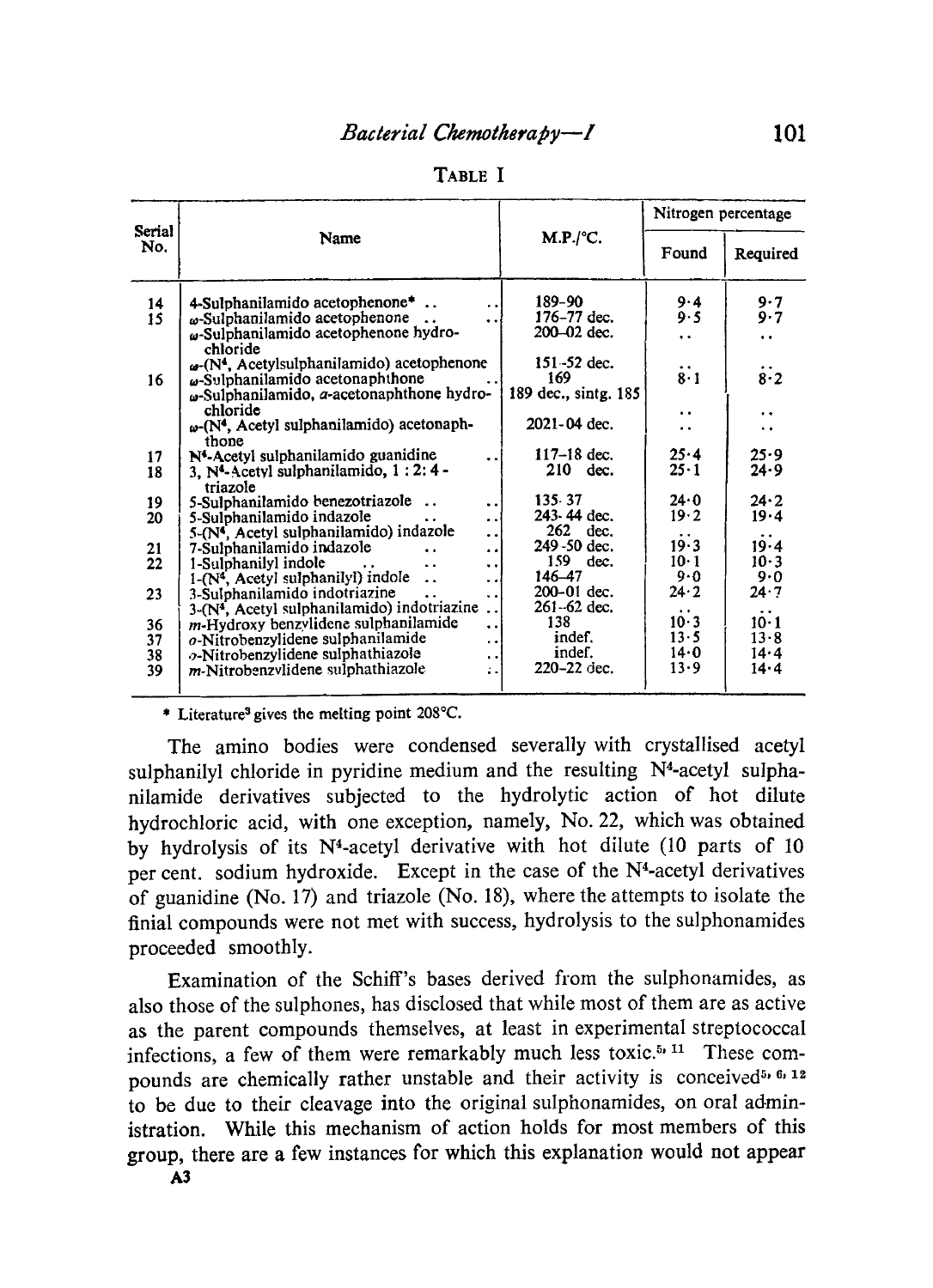## 1-02 **S. Rajagopalan**

acceptable without further modification. Thus, for example, p-hydroxy benzylidene sulphanilamide<sup> $7/8$ </sup> is said to be more active than sulphanilamide itself. Again, the high activities claimed for the  $N<sup>4</sup>$ -p, nitrobenzylidene sulphonamides<sup>9, 10, 11</sup> are noteworthy. It is also of interest that both  $o$ nitrobenzylidene and  $m$ -hydroxy benzylidene sulphapyridines<sup>8, 9, 11</sup> should be rated superior to sulphapyridine or sulphanilamide against streptococci, but inferior to sulphapyridine against pnemococci. The results with the sulphapyridine derivatives are remarkable: while a decreased activity towards the pnemococcus is conceivable, it is difficult to understand how sulphapyridine, if it is the active agent, could give an *increased* activity against streptococci, when administered as compounds which liberate it in the body. However, if these results are true, the only explanation that could be advanced would be that the " aldehyde half" of the molecule or its derivative elaborated *in vivo* exerts a modifying action on the chemotherapeutic efficacy of the " active half". The Schiff's bases (Nos. 36-39) shown in the table, besides a few others already reported in literature, were therefore prepared in order to investigate in some detail the mechanism of action of Schiff's bases derived from the sulphonamides.

The compounds reported herein are being investigated as to their usefulness in experimental bacterial infections with particular reference to plague in mice at this Institute.

### *Experimental*

The synthesis of the final sulphonamides having been effected according to the customary procedures, the experimental details have been omitted.

*3-Amino indotriazine.--A* mixture of aminoguanidine carbonate 2.74 gm.) and isatin  $(2.94 \text{ gm}, 1 \text{ mol})$  in glacial acetic acid  $(100, \text{ c.c.})$  was gently refluxed for one half hour, diluted with water and basified with excess of ammonia. The 3-amino indotriazine recrystallised from alcohol as yellow needles, melting at 195-96°; yield-4.5 gm. (Found: N,  $37.3$ ; C<sub>a</sub>H<sub>r</sub>N<sub>E</sub> requires N,  $37.8 \%$ .)

The *Sehiff's bases* (Nos. 36-39) were prepared by boiling together alcoholic solutions of molecular proportions of the appropriate aldehyde and the sulphonamide until crystal-separation occurred. The reaction mixture was cooled, the separated solid filtered and washed free of any traces of unreacted initial compounds by means of alcohol. These could not be recrystallised from solvents owing to their instability; they consisted of pale plates.

Except Nos. 17 and 18, the sulphonamides (Nos. 14-16, 19-23) were all recrystallised from alcohol; Nos 17 and 18 were obtained from water, all of